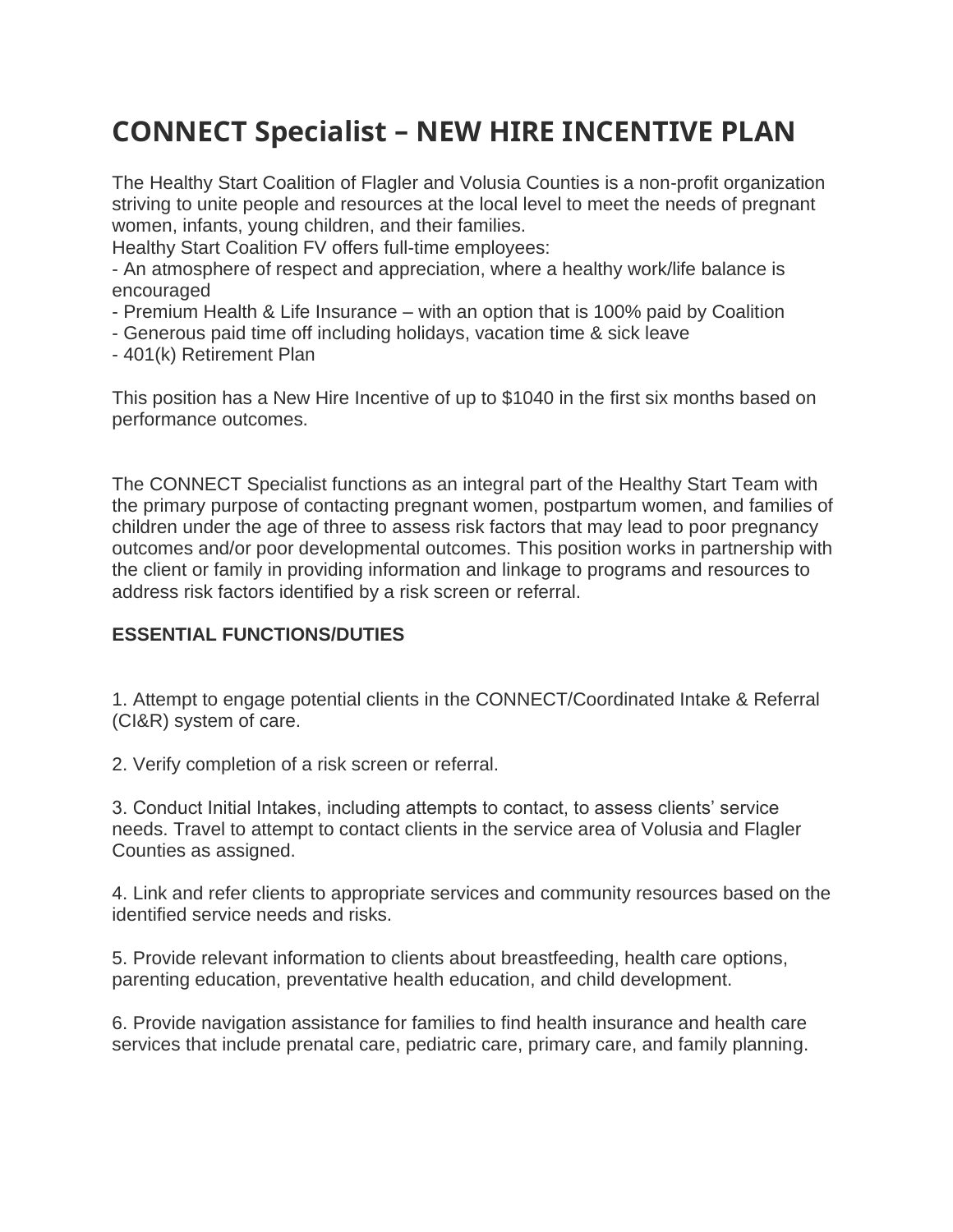7. Connect families to online community providers that include United Way 211 for resource information, Career Source for resume support, Early Learning Coalition for childcare assistance and Homeless Coalition of Flagler/Volusia for housing.

8. Ensure that all required documentation is typed and submitted in a timely manner into the Well Family System.

# **EDUCATON/QUALIFICATIONS/COMPETENCIES/SKILLS AND ABILITIES**

### **Education:**

Minimum of two (2) years of college. Undergraduate Degree in Social Sciences, Social Work, or health-related field such as nursing, health education, health planning, or health care administration from an accredited four (4) year college or university preferred.

### **Qualifications:**

A minimum of three (3) years of public health/maternal-child health experience (with 2 years of college); OR Licensure as a Registered Nurse and minimum of three (3) years public health/maternal-child health experience (with Associate's Degree); OR Licensure as a Licensed Practical Nurse with a minimum of four (4) years of public health/maternal-child health experience (with Associate's Degree).

- Knowledgeable in current principles and practices related to Healthy Start Standards and Guidelines and Risk Appropriate Care.
- Knowledge of community resources and available maternal-child program services for at-risk pregnant and interconception women, infants, young children, and their families and procedures for accessing resources.
- Knowledge of maternal and child health principles, child abuse or neglect indicators, home environment and safety assessment.
- Knowledge and adherence to pregnancy and postpartum non-directive information and counseling for prenatal care and delivery, infant care, adoption, and pregnancy termination options.

Bilingual in Spanish and English is a plus.

# **Computer Skills:**

- · Intermediate proficiency in MS Word
- · Beginner proficiency in MS Excel
- · Beginner proficiency in MS Outlook
- · Intermediate typing proficiency